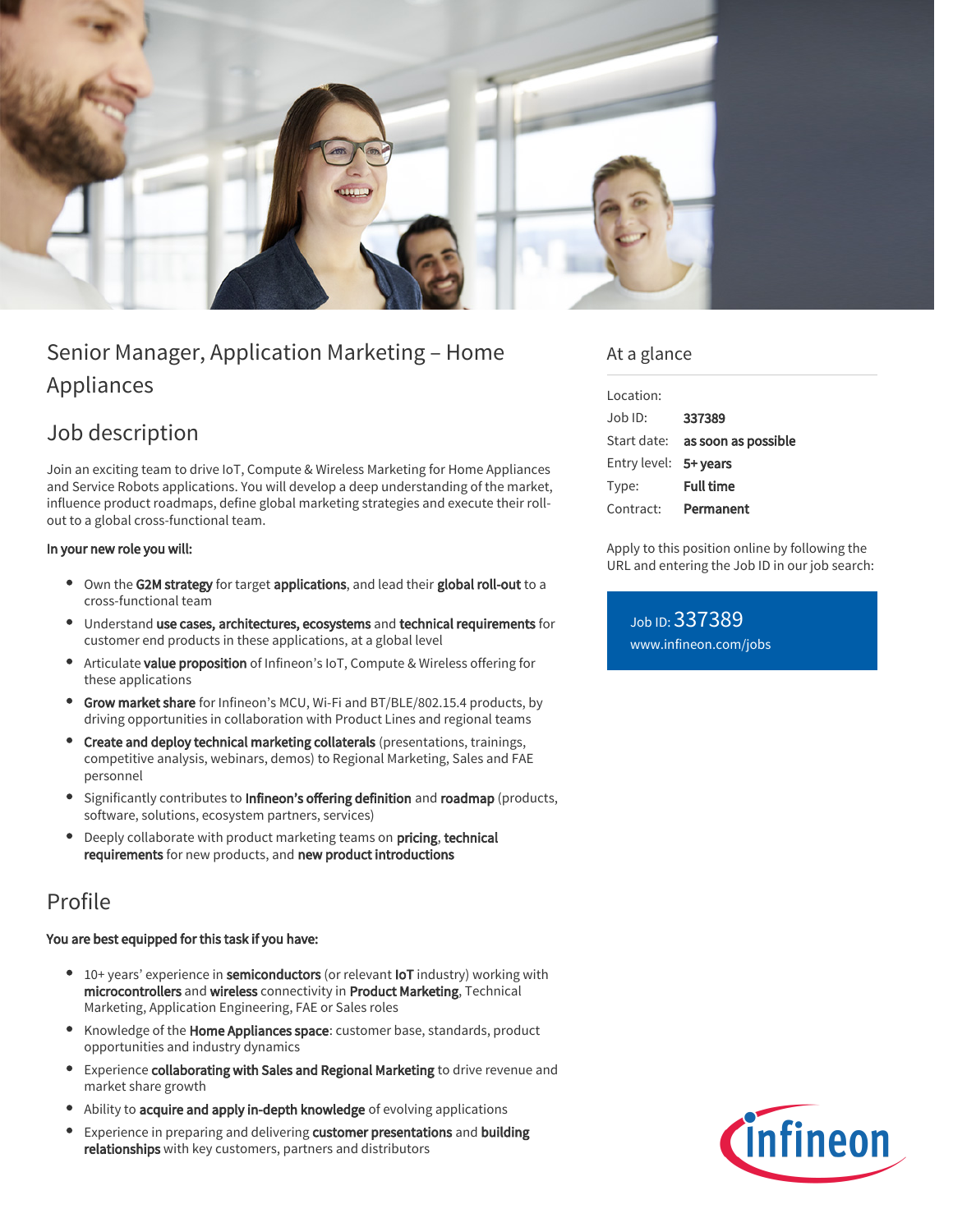- **Excellent verbal and written communication**
- **Strategic** thinking and attention to details
- **•** Strong organization and time-management skills

### The Connected Secure Systems (CSS)

segment offers comprehensive systems for a secure, networked world with a portfolio built around reliable, trendsetting microcontrollers as well as wireless connectivity and security solutions. Over the past decades, CSS has developed microcontroller, Wi-Fi, Bluetooth and combined connectivity solutions (known as connectivity combos) and hardware-based security technologies. The products are used in a broad range of applications: from consumer electronics, IoT and home appliances to IT equipment, cloud security and networked cars all the way to credit and debit cards, electronic passports and IDs. With its leading technologies in the areas of computing, connectivity and security, CSS makes a decisive contribution to protecting today's and tomorrow's networked systems.

[Click here](https://www.infineon.com/cms/en/careers/working-at-infineon/cssdreamjob/) for more information about working at CSS with interesting employee and management insights and an overview with more #CSSDreamJobs.

## Why Us

## Part of your life. Part of tomorrow.

We make life easier, safer and greener – with technology that achieves more, consumes less and is accessible to everyone. Microelectronics from Infineon is the key to a better future. Efficient use of energy, environmentally-friendly mobility and security in a connected world – we solve some of the most critical challenges that our society faces while taking a conscientious approach to the use of natural resources.

Cypress Semiconductor Corporation is an equal opportunity employer. All qualified applicants will receive consideration for employment without regard to race, color, religion, sex (including pregnancy, childbirth, or related medical conditions), gender identity, national origin, ancestry, citizenship, age, physical or mental disability, legally protected medical condition, family care status, military or veteran status, marital status, domestic partner status, sexual orientation, or any other basis protected by local, state, or federal laws. Applicants with questions about access or requiring a reasonable accommodation for any part of the application or hiring process should contact the Talent Network by phone at (408) 503-2194.

Employment at Infineon is contingent upon proof of your legal right to work in the United States under applicable law, verification of satisfactory references and successful completion of a background check and drug test, and signing all your onboarding documents .

In some instances, if applicable, U.S. export control laws require that Infineon obtain a U.S. government export license prior to releasing technologies to certain persons. This offer is contingent upon Infineon's ability to satisfy these export control laws as related to your employment and anticipated job activities. The decision whether or not to submit and/or pursue an export license to satisfy this contingency, if applicable, shall be at Infineon's sole discretion.

#### IMPORTANT NOTICE:

Infineon is requiring all new U.S. employees and contractors to be fully vaccinated against COVID-19. Full vaccination is defined as two weeks after both doses of a twodose vaccine or two weeks since a single-dose vaccine has been administered. Anyone unable to be vaccinated, either because of a sincerely held religious belief or a medical condition or disability that prevents them from being vaccinated, can request a reasonable accommodation.

Infineon Technologies takes data privacy and identity theft very seriously. As such, we do not request personally-identifiable information (PII) from applicants over the internet or electronically. Please kindly refrain from disclosing your PII electronically during the application process or to unauthorized websites that may purport to be